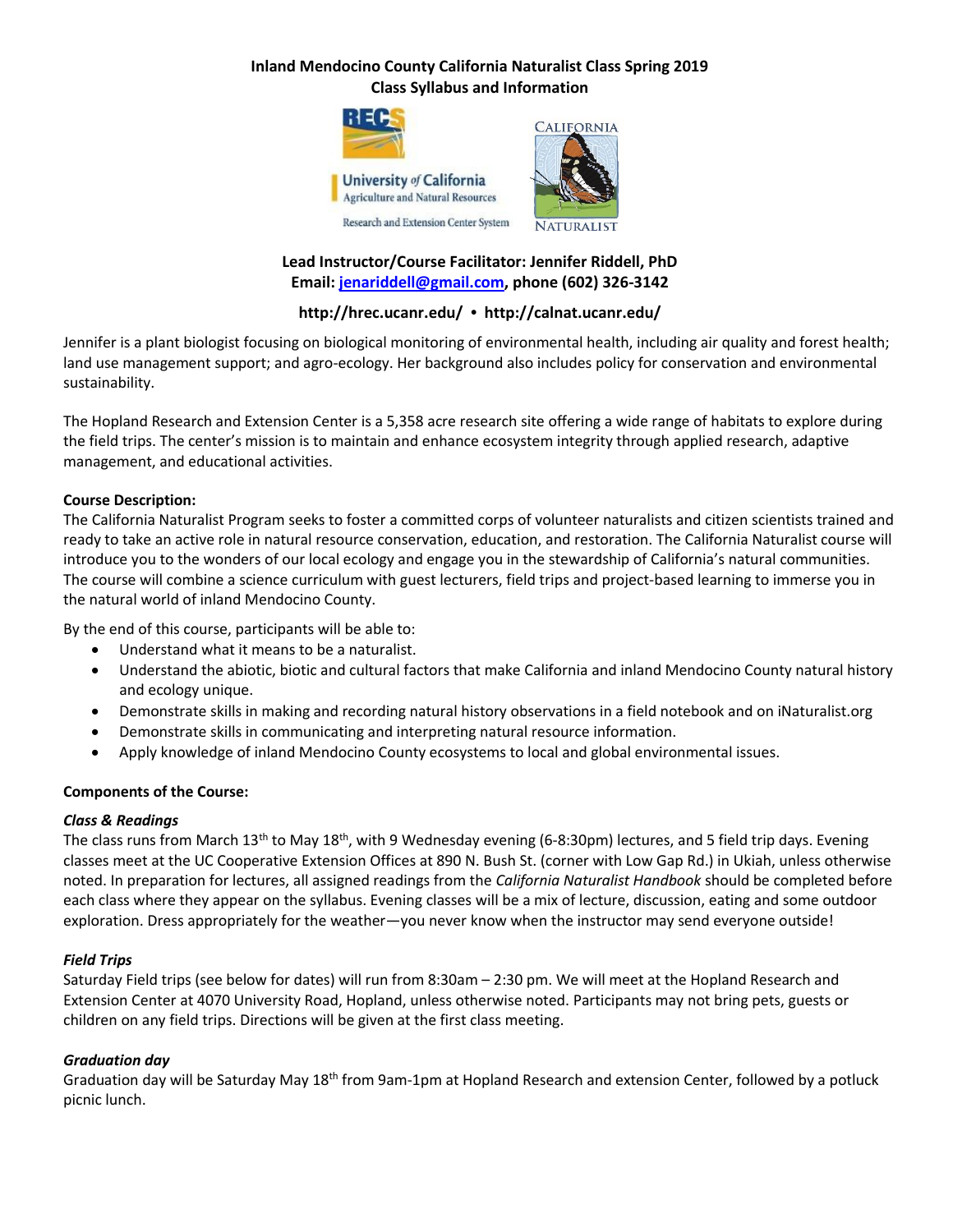#### *Field Notebooks*

All participants are required to keep a field notebook during the course. Field notebooks may be checked by the instructor periodically during the class or at the end. We will be using these notebooks during class, on field trips and hopefully on your own time. Keeping a field notebook is one of the best ways of fostering continued learning and getting to know a place intimately.

#### *iNaturalist*

Over the course of the California Naturalist class, each participant will be responsible for registering for an iNaturalist account [\(http://www.inaturalist.org/\)](http://www.inaturalist.org/) and adding at least 3 observations to the established Inland Mendocino California Naturalist project. We will go over the iNaturalist web tool on the first day of class.

#### *Capstone Project*

Participants are required to complete a volunteer service project in one of four areas: Stewardship, Education/Interpretation, Citizen Science and Program Support. The Capstone project provides an opportunity for participants to integrate the in-class material with an applied work project that is done in conjunction with a natural resource agency or organization. Participants are encouraged to work in teams when appropriate. We will deliver individual or group presentations on the projects on graduation day. Presentations will be 5 minutes long per person (so 15 minutes for a 3 person group). The instructor will provide a Capstone project proposal form, list of approved project ideas, and feedback as necessary. Participants who would like to propose a Capstone project that is not on the list will have an opportunity to do so.

#### *Attendance*

Participants must attend all evening classes. If an evening class is missed, the participant will be expected to complete make-up activities on their own time at the direction of the instructor. Please talk to me if you are going to miss a class. Only one evening class session can be missed and still complete the certificate. One field trip can be missed without make-up work.

#### *Homework*

Reading is assigned for each class meeting (check the class schedule below), based on the topic to be covered that day. Participants are expected to read the chapters assigned for that day before the class meeting times, so that the materials are more relevant as they are presented. There will be short quizzes or group exercises to reinforce the material in class.

#### *Volunteer management system (VMS):*

Participants will be provided an on-line account to track their volunteer hours, including hours spent on their Capstone project. Tracking volunteer hours is an essential way to prove need and impact of a program like the California Naturalist Program.

#### *Project Learning Tree (PLT) Educator Integration*

This course includes all the requirements for the participant to use Project Learning Tree when the participant chooses the PLT Capstone Template Option and attends a free three-hour training session.

#### *Other Information*

Participants may opt to pay an additional \$80 to receive four UC Davis Extension undergraduate academic credits upon course completion and certification. More information will be provided.

This is a zero waste class. Please bring a mug or water bottle for drinks. I will provide washable plates and utensils. We will be taking turns bringing snacks. Please avoid single use items or excessive packaging. There is a sink to wash dishes at the UCCE offices.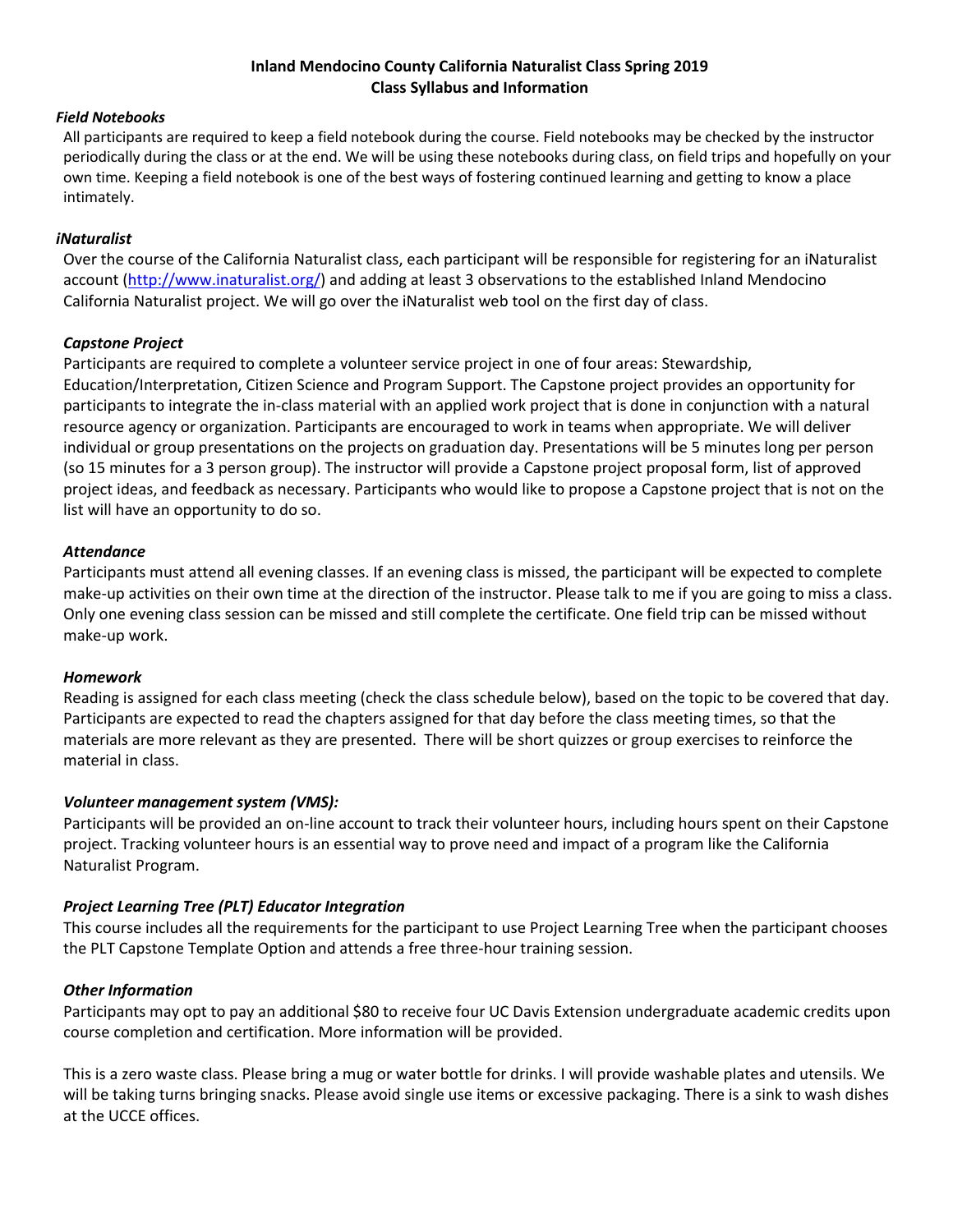### **Required Items:**

- *The California Naturalist Handbook* by Greg de Nevers, Deborah Stanger Edelman and Adina Merenlender (available locally at the Mendocino Book Company, or online)
- For PLT option only: *Pre K-8 Environmental Education Activity Guide, Project Learning Tree* (guide will be provided free during course for those pursuing this option)
- An e-mail account
- A field notebook for nature observations and drawings, pencil(s)
- Suggested but Not Required: hand lens (10x) and binoculars

## **Recommended supplemental reading:**

## *A non-comprehensive list of interesting field guides*

- *California Insects*, Powell and Hogue, University of California Press, 1980
- *Common Bees of California*, Lebuhn, University of California Press, 2013
- Grasses *of California,* Smith, University of California Press, 2014
- *Introduction to California Plant Life*, Ornduff et al., University of California Press, 2003
- *The Laws Field Guide to the Sierra Nevada*, John Muir Laws, California Academy of Sciences, 2007
- *Macrolichens of the Pacific Northwest,* McCune, B., and Geiser, L., OSU Press. 2009
- *Mammals of California*, Jameson and Peters, University of California Press, 2004
- *Plant Identification Terminology*, an Illustrated Glossary, Harris and Woolf Harris, Spring Lake Publishing, 1997
- *Spring Wildflowers of California of the Foothills, Valley and Coast,* Munz, P.A., University of California Press: 2004
- *The Sibley Field Guide to Birds of Western North America*, Sibley, D.A., Knopf Publishing: 2003
- *Trees and Shrubs of California,* Stuart, Sawyer, University of California Press, 2001

## *Ecological Perspectives:*

- *After the Grizzly, Endangered Species and the Politics of Place in California*, Peter Alagona, UC Press. 2013
- *Ecosystems of California,* Mooney, H. and Zavaleta, E. editors. UC Press. 2016
- *In Full View: Three Ways of Seeing California Plants*: Keator, G., Yamane, L., Lewis, A. Heyday Books & Headlands Center for the Arts: 2001
- *Enough for all,* Rose Smith, Kathleen. Heyday Press. 2014
- *Secrets of the Oak Woodlands,* Marianchild, Kate. Heyday Press. 2014
- *Tending the Wild: Native American Knowledge and the Management of California's Natural Resources*, Anderson, M.K., University of California Press: 2005
- *The Big Burn: Teddy Roosevelt and the Fire that Saved America,* Egan, T., Mariner Books: 2009
- *The Song of the Dodo: Island Biogeography in an Age of Extinction*, Quammen, D., Scribner: 1997
- *A Natural History of California*, Schoenherr, A.A., University of California Press. 1992
- *An Island called California*, Bakker, E., University of California Press. 1984